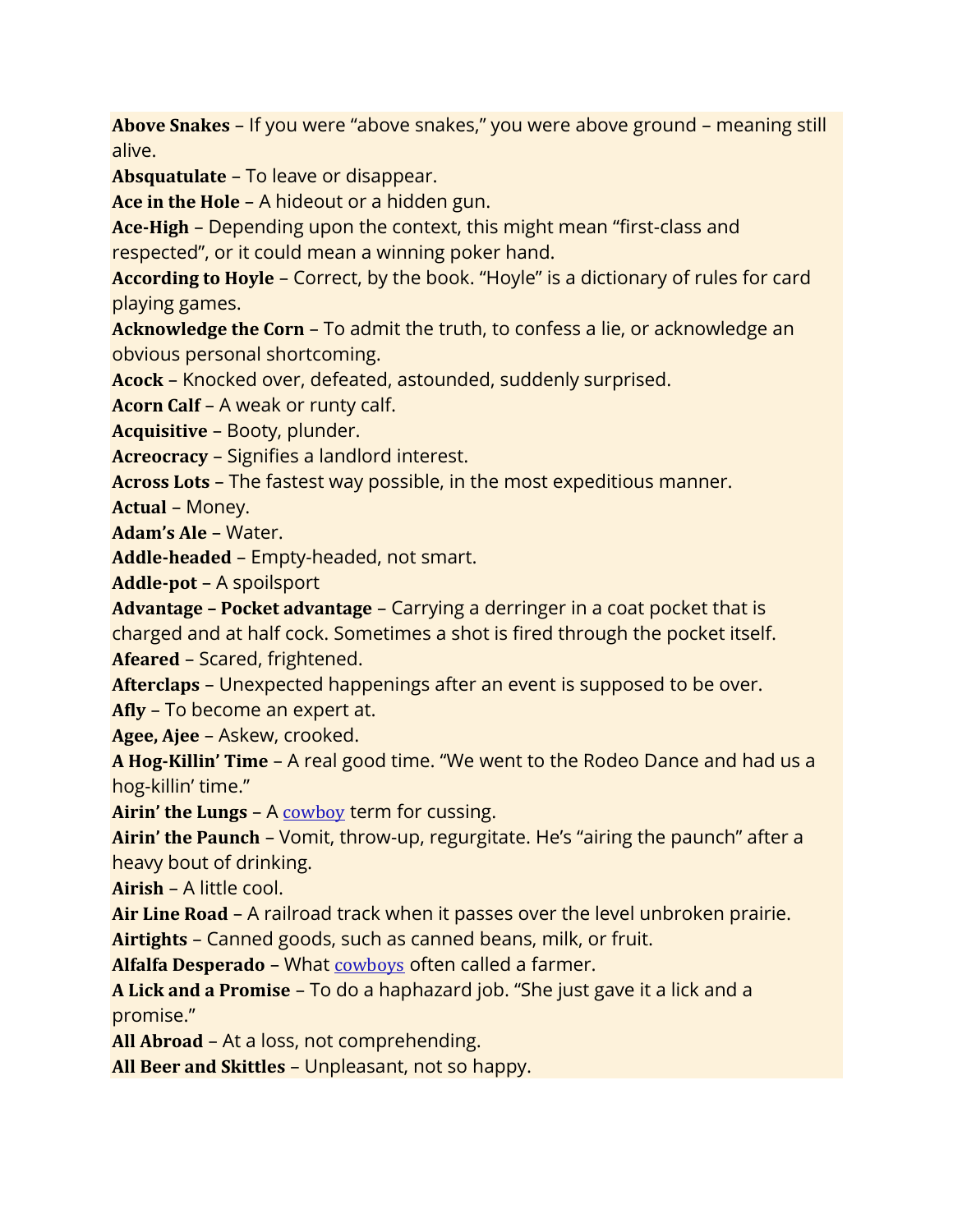**All Down But Nine** – Missed the point, not understood. This referenced missing all nine pins in bowling. (Yes, there was bowling during Old [West](https://www.legendsofamerica.com/old-west/) times.)

**All-fired** – Very, great, immensely; used for emphasis. He is just too all-fired lazy to get any work done around here. Also "hell-fired" and "jo-fired."

**Allers** – Always

**All My Eye** – Nonsense, untrue.

**All Over** – Bearing a resemblance to some particular object

**All-overish** – Uncomfortable. "I was just all-overish around that steely-eyed man." **All the Caboose** – Everywhere

**All the Shoot** – The whole assembly, all the party.

**All to Pieces** – Completely, absolutely.

**Allot Upon** – To intend, to form a purpose. "I allot upon going to Boston."

**All-Standing** – Without preparation, suddenly.

**Ambush** – The scales used by grocers, coal-dealers, etc. Call such because the were always "lying in weight."

**Among the Willows** – Dodging the Law.

**Amputate Your Timber**, or mahogany – Go way, run off.

**[Anasazi](https://www.legendsofamerica.com/na-ancientpuebloans/)** – [Navajo](https://www.legendsofamerica.com/na-navajo/) for "ancient ones," this word describes an ancient tribe of the Southwest. Some Navajo say this meaning is a mistranslation for a word that means "ancient enemies." Another interpretation is "ancient ancestors."

**Angelicas** – Young unmarried women.

**Anglomaniacs** – Another name for those "back east," ultra-English.

**Angoras** – Hair-covered, goat-hide chaps. Especially good in cold weather.

**Annex** – To steal. This became popular at the time Texas was annexed, which was regarded by many as a theft.

**Anti-fogmatic** – Raw rum or whiskey. "I see that bartender is mixing a couple of antifogmatics."

**Anti-goglin** – Lopsided.

**Apple** – Saddle horn.

**Apple Jack** – A liquor distilled from cider, also called cider brandy.

**Apple Peeler** – Pocket Knife

**Apple Pie Order** – In top shape, perfect order.

**Arbuckle's** – Slang for coffee, taken from a popular brand of the time. "I need a cup of Arbuckle's."

**Argufy** – Argue, to have weight as an argument.

**Argy** – Argue

**Arikara** *(also Arikaree)* – This term is believed to mean "horns," after this tribe's ancient custom of wearing hair ornaments that stuck upright and were made of bone.